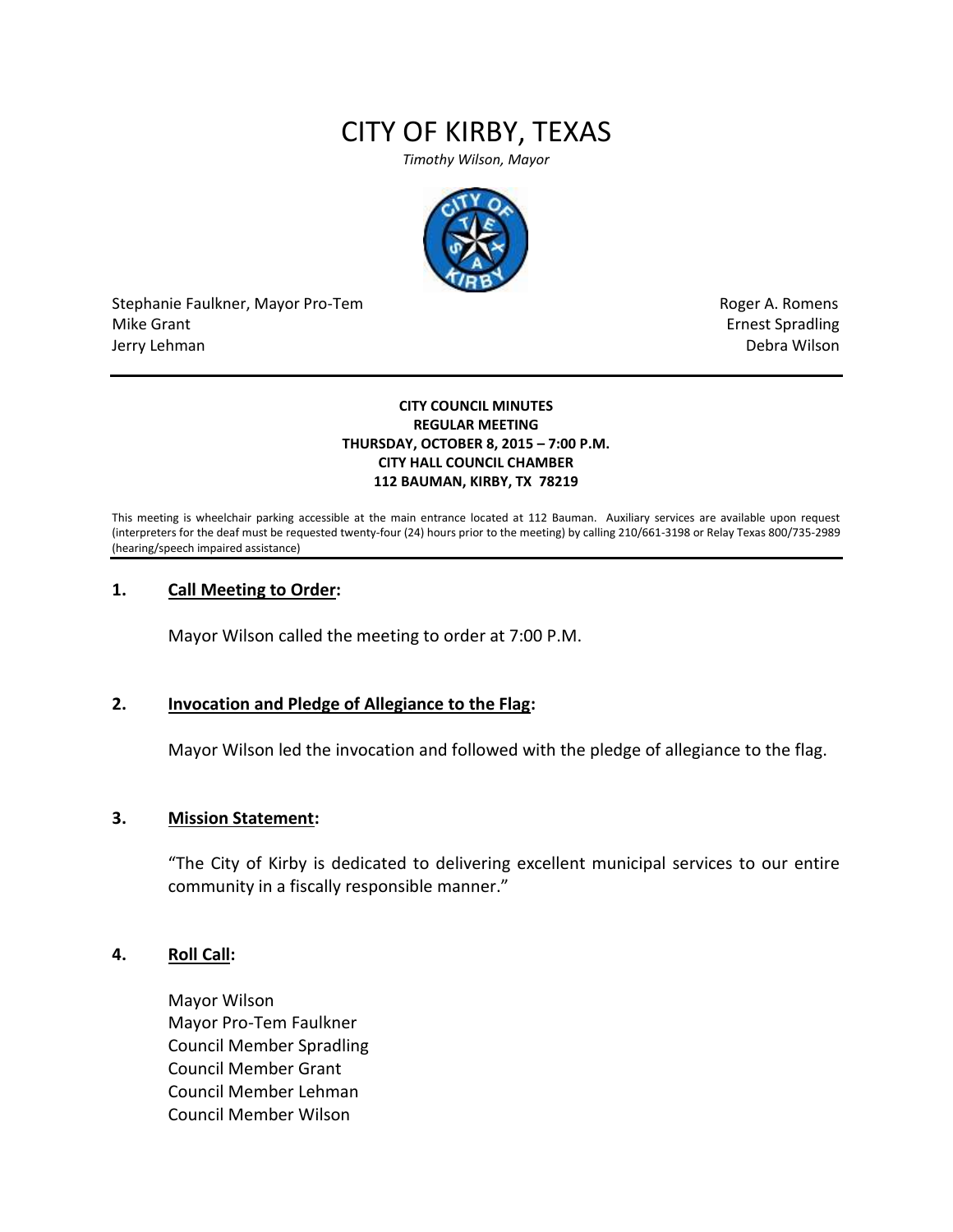Council Member Romens

## **5. Citizen Participation:**

There were not any citizens signed up to participate.

## **6. Consent Agenda:**

## a. Regular Council Minutes – September 24, 2015

Mayor Pro-Tem Faulkner moved to approve the consent agenda; seconded by Council Member Spradling.

The motion carried with a 7-0 vote.

AYES: 7 NAYES: 0

#### **7. Presentations:**

a. Beautification And Recycle Committee - Vice-Chairperson Sam Richardson

Vice-Chairperson Sam Richardson, Beautification and Recycle Committee, briefed Council on the structure of the Committee and their goal to clean up Kirby. He also shared photos of recent clean ups.

b. Overview Of The Comprehensive Plan - Planning And Zoning Commission

Chairperson Russell, Planning and Zoning Commission, stated the Comprehensive Plan being presented is in response to Section 11.04 in the City Charter. The last formally adopted Comprehensive Plan was in 1989 and the Commission was bringing the Plan forward. The table of contents identifies the information in the Plan which are suggestions from the Planning and Zoning Commission to improve the City.

## **8. Discussion And Possible Action:**

a. Discussion And Possible Action To Consider Appointing/Reappointing Regular And Alternate Members To The Building And Standards Commission With New Terms To Expire October 1, 2017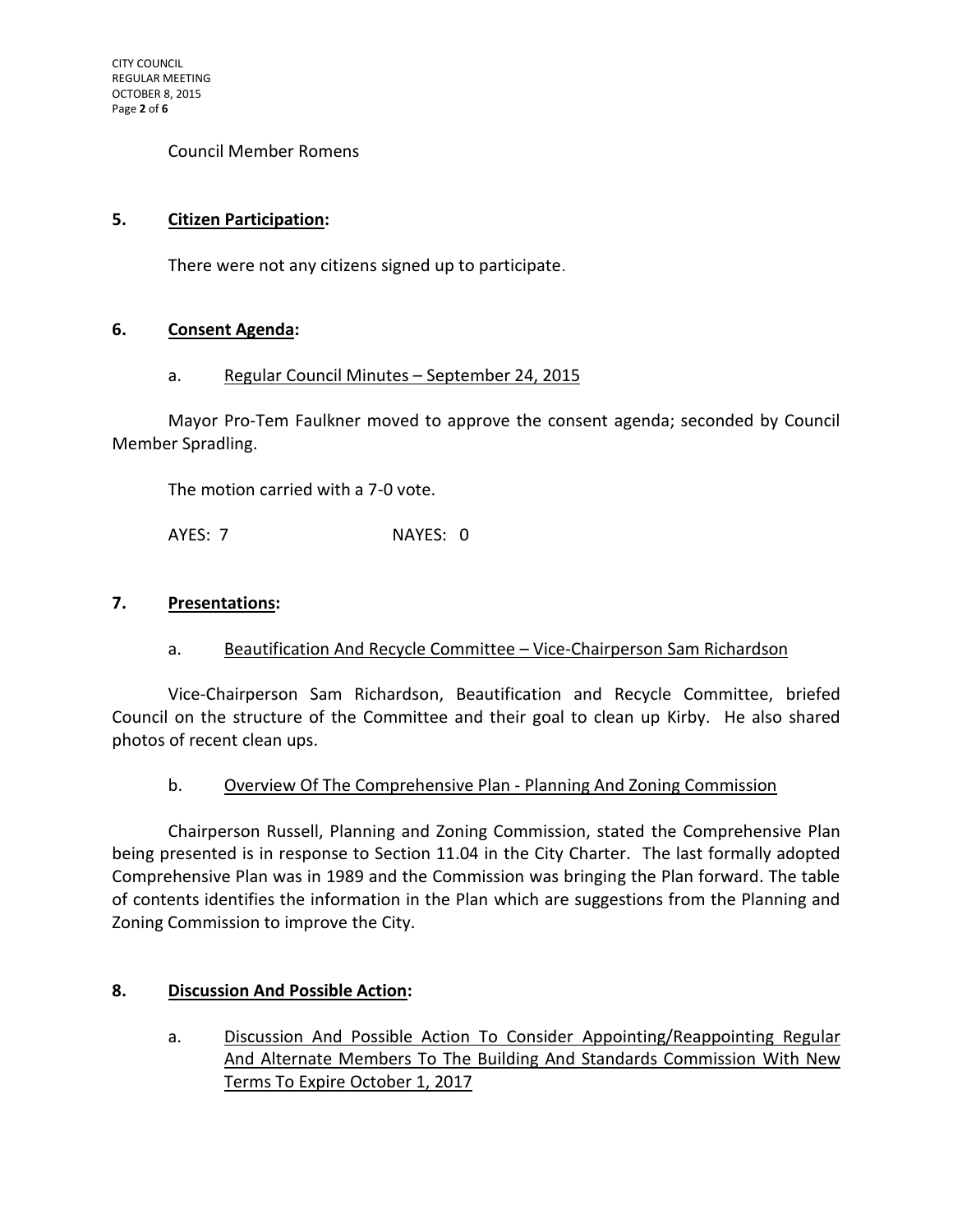Council Member Romens moved to reappoint Jerry Keene as a regular member, appoint Kimberly Keene as an alternate member, reappoint Juan Valle as an alternate member; seconded by Council Member Grant. Council Member Grant withdrew his second to the motion. The motion died due to the lack of a second.

Mayor Pro-Tem Faulkner moved to appoint Jerry Keene as a regular member on the Building and Standards Commission with the term ending October 1, 2017; appoint Kimberly Keen as an alternate member and reappoint Juan Valle, Jack Major, and Sam Richardson with terms ending October 1, 2017; seconded by Council Member Grant.

The motion carried with a 7-0 vote.

AYES: 7 NAYES: 0

b. Discussion And Possible Action To Consider Appointing/Reappointing Regular Members To The Parks And Recreation Committee With New Terms To Expire October 1, 2017

Mayor Pro-Tem Faulkner moved to reappoint Kelly Wilson, Mark Welch, Phoebe Ballard and Doug Wolfe to terms that expire October 1, 2017; seconded by Council Member Grant.

The motion carried with a 7-0 vote.

- AYES: 7 NAYES: 0
- c. Discussion And Possible Action Regarding The Current Garage Sale Permit **Ordinance**

Council Member Grant stated he did not want to change the ordinance, but offered a suggestion to help keep the community looking better with weatherproof signs and metal stakes that would not be posted to traffic signs or utility poles. The resident will own the sign and metal stake once it has been purchased for \$3.00 at city hall.

Council Member Grant withdrew his suggestion after Council discussion. Mayor Wilson asked staff to research the cost for the weatherproof signs and metal stakes.

d. Discussion And Possible Action Regarding The Qualifications For The Pool Manager

Council Member Grant stated he called all adjacent cities and the pool manager in one city is a certified lifeguard and it is by choice. He did not see any point in making the pool manager a certified lifeguard. He asked that the requirement for a pool manager to be a certified lifeguard be rescinded.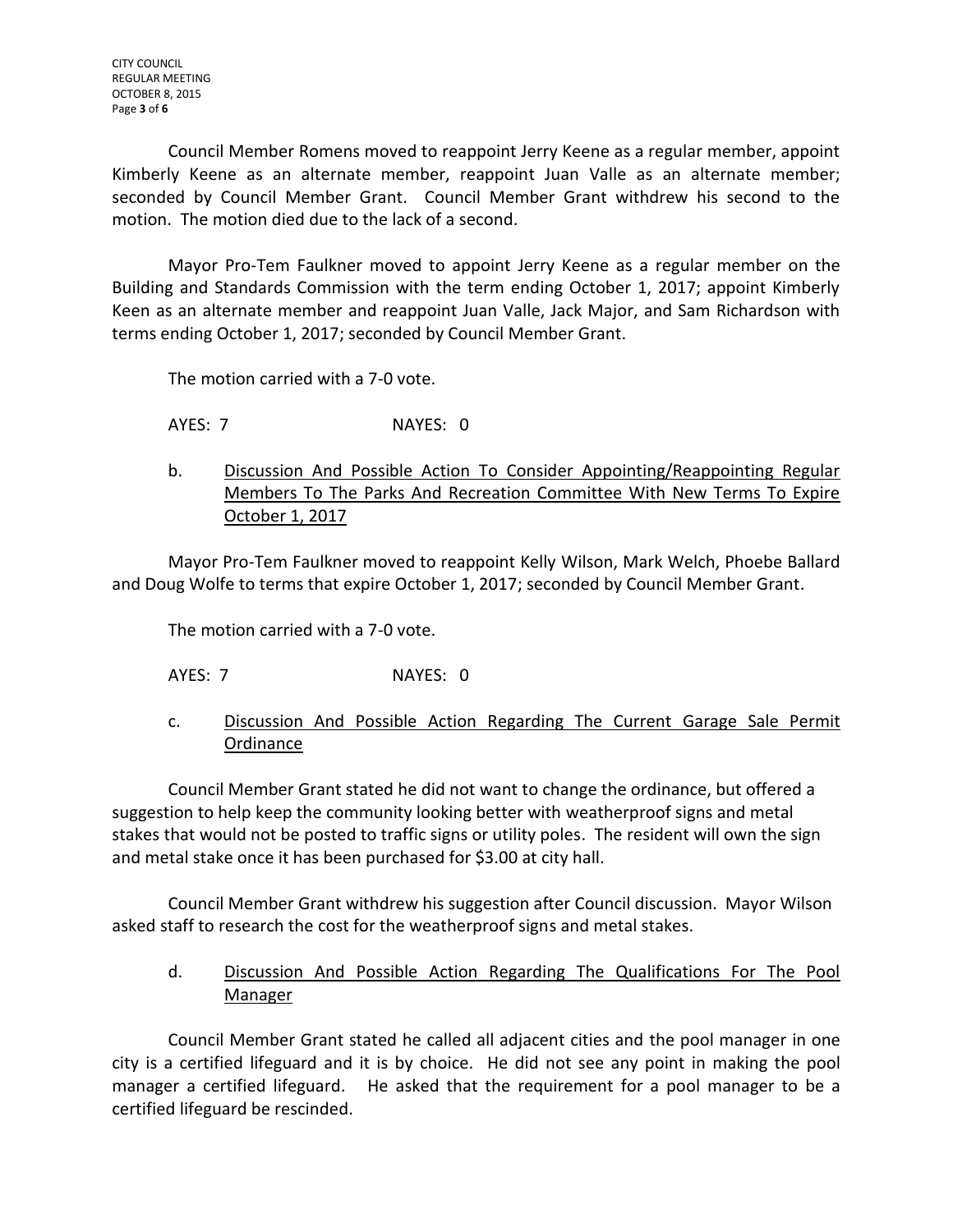The Council discussed the pros and cons of hiring a pool manager that must be a certified lifeguard.

# e. Discussion And Possible Action Regarding The Crime Control Prevention District Roles And Responsibilities

Mark Welch, President of the Crime Control Prevention District, identified the roles and responsibilities of the Crime Control Prevention District. The CCPD is a taxing authority, they inquire from the police department to see what their needs are, the CCPD is not a supplement for the city's budget, and a copy of the CCPD two year budget was provided to the Council when it was adopted. If you have any questions about the CCPD talk to Council Member Spradling, as the Council liaison he will approach the CCPD with your questions or concerns. Mayor Wilson added that the CCPD is a community involved organization.

# f. Reports By Council Members And Staff Identifying Their Experiences During The TML Conference

Mayor Pro-Tem Faulkner said a lot of sessions did not pertain to Kirby. There was one session that was inspirational for cities of any size to overcome challenges. The facilitator was a police officer who overcame challenges and his philosophy was AIE Aspire to Inspire before you Expire. Council as elected official should live by those words. We should live each day so that we are aspiring to do something for our city and inspire those who work for our city so that when we leave our city and expire we have left something behind.

Council Member Wilson said she agreed with Mayor Pro-Tem Faulkner on the story from the police officer and shared another story with Council. The social media session had some good ideas and also had ideas about having to have dedicated people who speak to the media.

Council Member Lehman said one session that was interesting was the annexation topic. A vendor he spoke with had outdoor bathrooms that we should consider for Hugo Lenz Park. He suggested Parks and Recreation Committee look into it.

g. Discussion And Possible Action To Consider Title IX: General Regulations, Chapter 90 Section 90-05 thru Section 90.10 and Chapter 94. Nuisances From The Code Of Ordinances

Mayor Pro-Tem Faulkner informed the Council the Ordinance Review Committee has met and several recommendations are being brought to Council to consider. In Sections 90.01 – 90.11 anything that identified the city manager should be replaced with judge. In Section 90.09 Council will be provided information from a neighboring city with their exceptions. There are specific definitions of antique car and junk vehicle and how they should be stored. The next meeting is Tuesday at 6:00 PM and part of the discussion will include the fire code.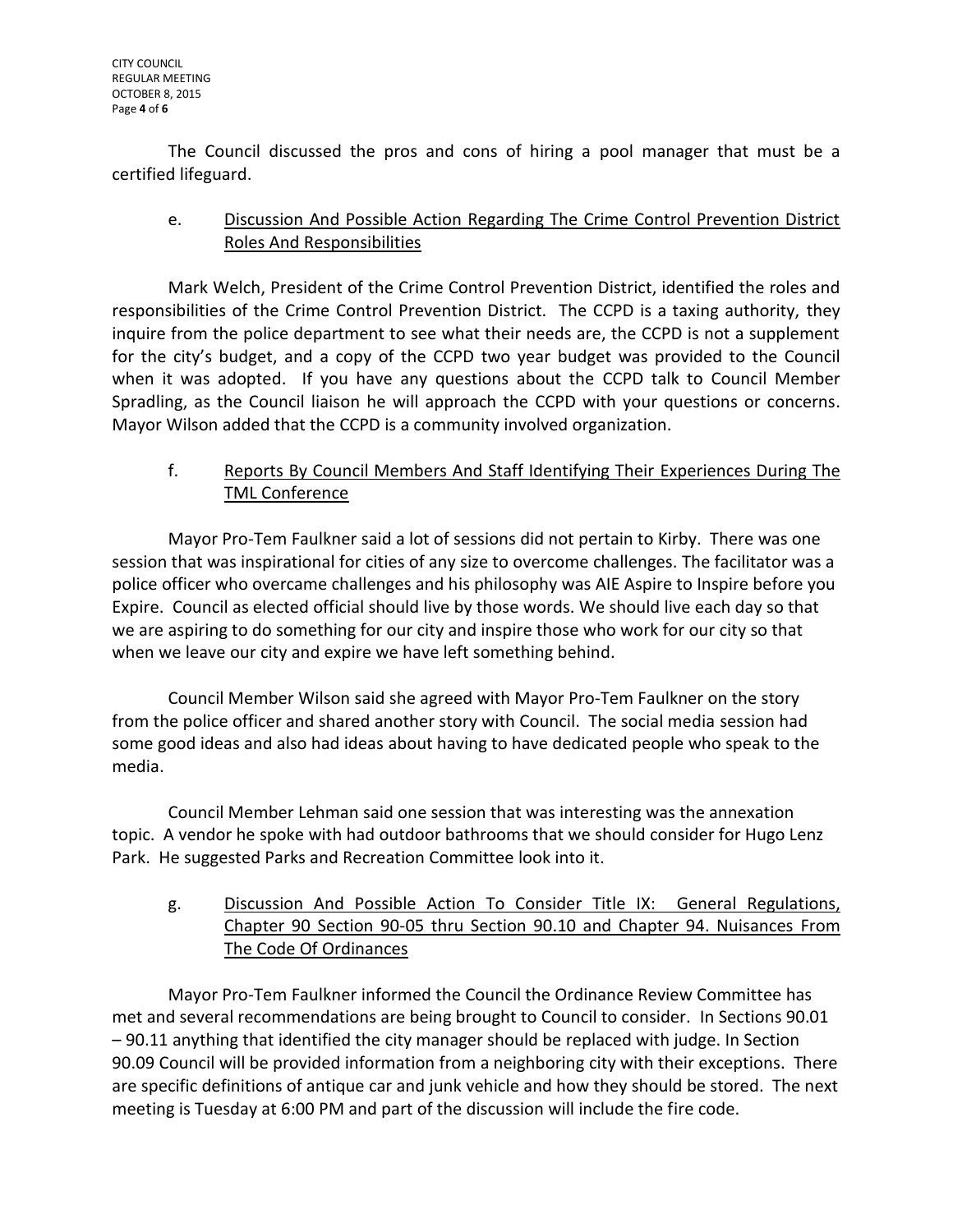CITY COUNCIL REGULAR MEETING OCTOBER 8, 2015 Page **5** of **6**

## **9. Council Updates:**

- a. Planning & Zoning
- b. Buildings & Standards
- c. Crime Control
- d. Beautification & Recycling
- e. Parks & Recreation
- f. Economic Development
- g. Ordinance Review

a. Planning & Zoning – Council Member Romens recommended the committee liaisons from other committees and commissions attend the Planning and Zoning Commission meetings if they want to make recommendations to the Planning and Zoning Commission.

d. Beautification & Recycle – Council Member Wilson said Vice-Chairperson Richardson spoke about beautification and she hoped to see more people at clean ups.

g. Ordinance Review – Mayor Pro-Tem Faulkner said their next meeting is Tuesday, October 13 at 6 p.m.

c. Crime Control – Council Member Spradling said Mark Welch, President of CCPD, went over the information earlier and he did not have any additional comments.

b. Building & Standards –Council Member Lehman said their next meeting is October 15, 2015 and said he agreed with Council Member Romens that liaisons should be at the Planning and Zoning Commission meetings because they pertain to each other.

e. Parks & Recreation – Council Member Grant said the Christmas party is on track, and the Committee discussed future events in the park.

# **10. Requests and Announcements:**

a. Requests By Mayor And Council Members For Items To Be Placed On Future City Council Agendas And Announcements On City Events/Community Interests

Council Member Wilson – Thanked the police department for National Night Out and the City for letting her attend the annual TML Conference. Also, remember Halloween events in the city.